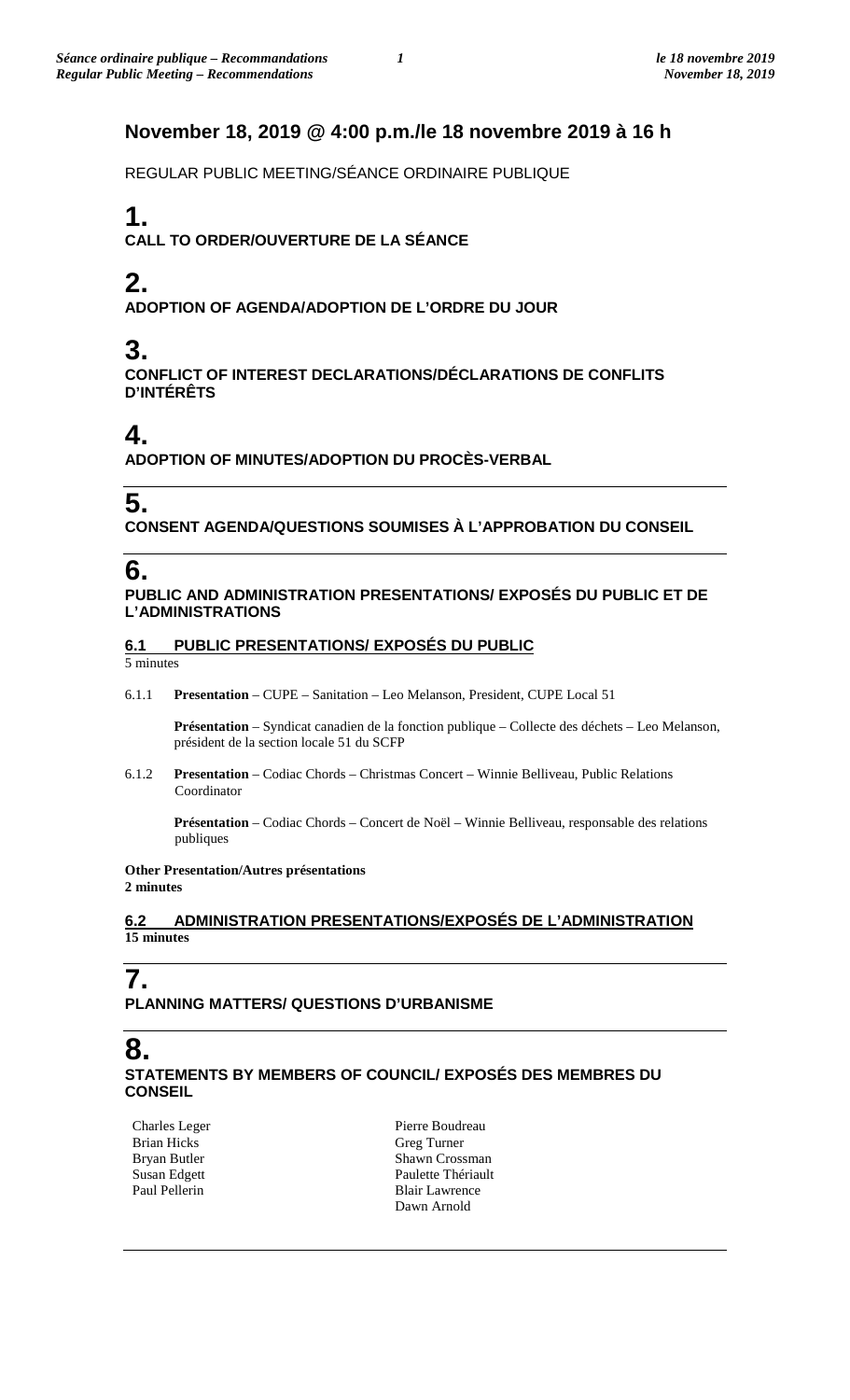### **9. REPORTS AND RECOMMENDATIONS FROM COMMITTEES AND PRIVATE MEETINGS/ RAPPORTS ET RECOMMANDATIONS DES COMITÉS ET RÉUNIONS À HUIS CLOS**

9.1 **Recommendation(s)** – Special Committee of the Whole – November 12, 2019

**That** Moncton City Council direct administration to reinforce up to 100 meters along the banks of the Petitcodiac River between 50 Assomption Boulevard and Bore Park to protect and preserve the Riverfront Trail and associated infrastructure; and

**that** Moncton City Council initiate discussions/negotiations with the Province of New Brunswick for funding assistance to stabilize the banks of the Petitcodiac River now that it is back to its former shoreline.

**Recommandation(s)** – Séance extraordinaire du Comité plénier – 12 novembre 2019

**Que** le Conseil municipal de Moncton donne à l'Administration pour consigne de renforcer une longueur d'au plus 100 mètres, le long des berges de la rivière Petitcodiac entre le 50, boulevard Assomption et le parc du Mascaret, afin de protéger et de préserver le sentier Riverain et l'infrastructure connexe;

**Que** le Conseil municipal de Moncton amorce des discussions et des négociations avec le gouvernement du Nouveau-Brunswick pour demander une aide financière afin de stabiliser les berges de la rivière Petitcodiac puisqu'elles ont maintenant réintégré leur ancienne rive.

9.2 **Recommendation(s)** – Special Private Session – November 18, 2019 (if necessary)

**Recommandation(s)** – Séance extraordinaire à huis clos – 18 novembre 2019 (si nécessaire)

### **10. REPORTS FROM ADMINISTRATION/ RAPPORTS DE L'ADMINISTRATION**

10.1 **Request for Proposal RFP19-120** – Clarifier Equipment Supply and Pilot (Moncton Water Treatment Facility)

**Demande de propositions RFP19-120** – Fourniture et essai d'état de marche d'un clarificateur (Station de traitement des eaux du Grand Moncton)

10.2 **Quotation QP19-129** – Supply and Delivery of Asphalt Hot Box

**Proposition de prix QP19-129** – Fourniture et livraison d'une boîte chaude d'asphalte

10.3 **Quotation QP19-099** – Supply of Tire-Related Services

**Proposition de prix QP19-099** – Fourniture de services relatifs aux pneus

### **11. READING OF BY-LAWS/ LECTURE D'ARRÊTÉS MUNICIPAUX**

# **12.**

### **NOTICES MOTIONS AND RESOLUTIONS/ AVIS DE MOTIONS ET RÉSOLUTIONS**

- 12.1 **Resolution** By-Law Enforcement Officers Kyleigh Roy and Emmanuel LeBlanc
	- **WHEREAS** by virtue of Section 72 of the *Local Governance Act*, S.N.B. 2017, c. 18, Council may appoint by-law enforcement officers for the local government;
	- **AND WHEREAS** by virtue of Section 14 of the *Police Act*, S.N.B., 1977, c. P-9.2, a by-law enforcement officer has the powers and immunities of a police officer for the purposes of enforcing the by-laws of the municipality for which he or she is appointed as are stipulated in the appointment, but has in no other regard the powers or immunities of a police officer;

#### **INSPECTIONS**

**AND WHEREAS** by virtue of Section 133 of the *Community Planning Act*, S.N.B. 2017, c. 19, Council may authorize any person to enter at all reasonable times any land, building or premises, subject to the requirements of said Section 133;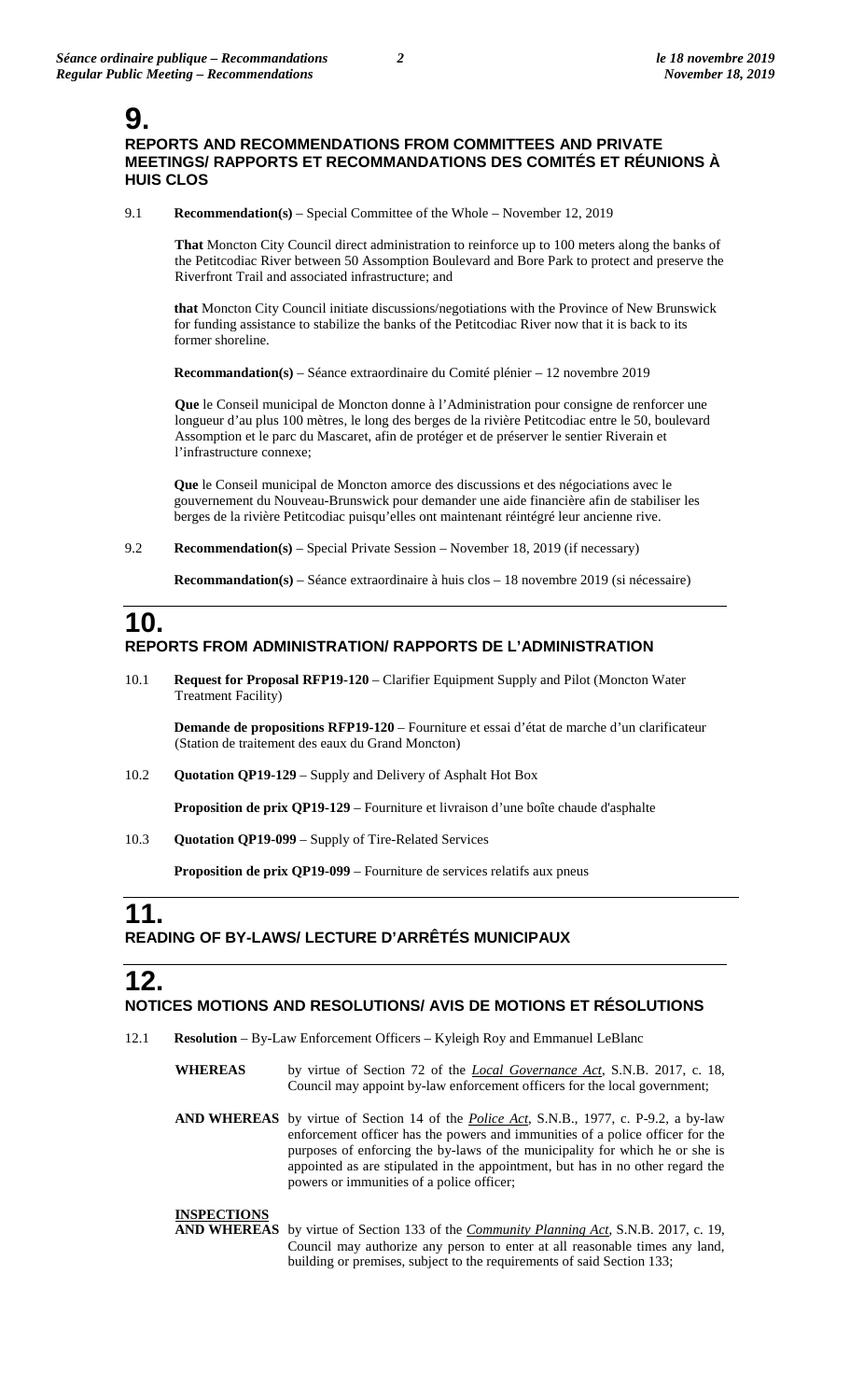**AND WHEREAS** by virtue of Section 144 of the *Local Governance Act*, if the *Local Governance Act,* any other Act or a by-law of Council authorizes an inspection or requires anything to be inspected by a local government, a bylaw enforcement officer may, after giving reasonable notice to the owner or occupant of the land, building or other structure, inter alia, enter the land, building or other structure at any reasonable time, and carry out the inspection;

# **PROCEEDINGS, ORDERS AND APPLICATIONS**<br>**AND WHEREAS** by virtue of Subsection 150(1)

- by virtue of Subsection 150(1) of the *Local Governance Act*, Council may designate any person in whose name proceedings for an offence under a by-law, including but not limited to Informations, may be laid or commenced;
- **AND WHEREAS** by virtue of Section 139 of the *Community Planning Act*, Council may designate any person in whose name proceedings for an offence under the *Community Planning Act*, including but not limited to Informations, may be laid or commenced;
- **AND WHEREAS** by virtue of Section 134 of the *Community Planning Act*, Council may duly authorize a person to issue Orders under the said Section 134 of the *Community Planning Act*;
- **AND WHEREAS** by virtue of Subsection 135(1) of the *Community Planning Act*, Council may designate a person for the purposes of making an application to The Court of Queen's Bench of New Brunswick or a judge of that court for any of the orders described in Subsection 135(2) of the said *Community Planning Act*;

**NOW THEREFORE BE IT RESOLVED THAT Kyleigh Roy** and **Emmanuel LeBlanc** be appointed By-Law Enforcement Officers for the City of Moncton, and that they be authorized to enforce any by-law, or any applicable Act and regulation, and any amendments thereto;

**BE IT FURTHER RESOLVED THAT Kyleigh Roy** and **Emmanuel LeBlanc** be authorized to carry out any inspection, enter any land, building, premises, other structure and dwelling or dwelling unit, and take any such action, exercise such power and perform such duty as they may deem necessary, and as may be set out in any by-law, or any applicable Act and regulation, and any amendments thereto, to enforce any provisions of any by-law, and any applicable Act and regulation, and any amendments thereto; and,

**BE IT FURTHER RESOLVED THAT Kyleigh Roy** and **Emmanuel LeBlanc** be authorized to act for and on Council's behalf, and are hereby designated and authorised as persons in whose name Informations, and any other proceedings, may be laid or commenced for an offence under any by-law, or any applicable Act and regulation pursuant to the sections noted in the Acts referenced above; and designated and authorised to issue Orders by virtue of Section 134 of the *Community Planning Act*; and designated and authorised to make applications to The Court of Queen's Bench of New Brunswick or a judge of that court by virtue of Section 135 of the *Community Planning Act*.

**Résolution** – Agents d'exécution des arrêtés – Kyleigh Roy et Emmanuel LeBlanc

- **ATTENDU QUE** le Conseil municipal peut, en vertu de l'article 72 de la *Loi sur la gouvernance locale* (L.N.-B. 2017, ch. 18), nommer des agents chargés de l'exécution des arrêtés de l'administration municipale;
- **ET ATTENDU QUE**l'agent chargé de l'exécution des arrêtés a, en vertu de l'article 14 de la *Loi sur la police* (L.N.-B. 1977, ch. P-9.2), les pouvoirs et l'immunité d'un agent de police pour exécuter les arrêtés de la municipalité pour laquelle il est nommé selon les modalités précisées dans l'acte de la nomination, sans toutefois être investi de ces pouvoirs et de cette immunité par ailleurs;

#### **INSPECTIONS**

**ET ATTENDU QUE**le Conseil municipal peut, en vertu de l'article 133 de la *Loi sur l'urbanisme* (L.N.-B. 2017, ch. 19), autoriser quiconque à avoir accès en permanence aux terrains, bâtiments ou locaux, sous réserve des exigences dudit article 133;

**ET ATTENDU QUE**le Conseil municipal autorise, en vertu de l'article 144 de la *Loi sur la gouvernance locale*, si la *Loi sur la gouvernance locale*, toute autre loi ou un arrêté l'y autorise, une inspection ou exige que l'administration locale inspecte quoi que ce soit, un agent d'exécution des arrêtés peut, après avoir donné un avis raisonnable au propriétaire ou à l'occupant des terrains, des bâtiments ou des autres structures, entre autres, avoir accès à ces terrains, à ces bâtiments ou à ces autres structures à tout moment raisonnable et en faire l'inspection;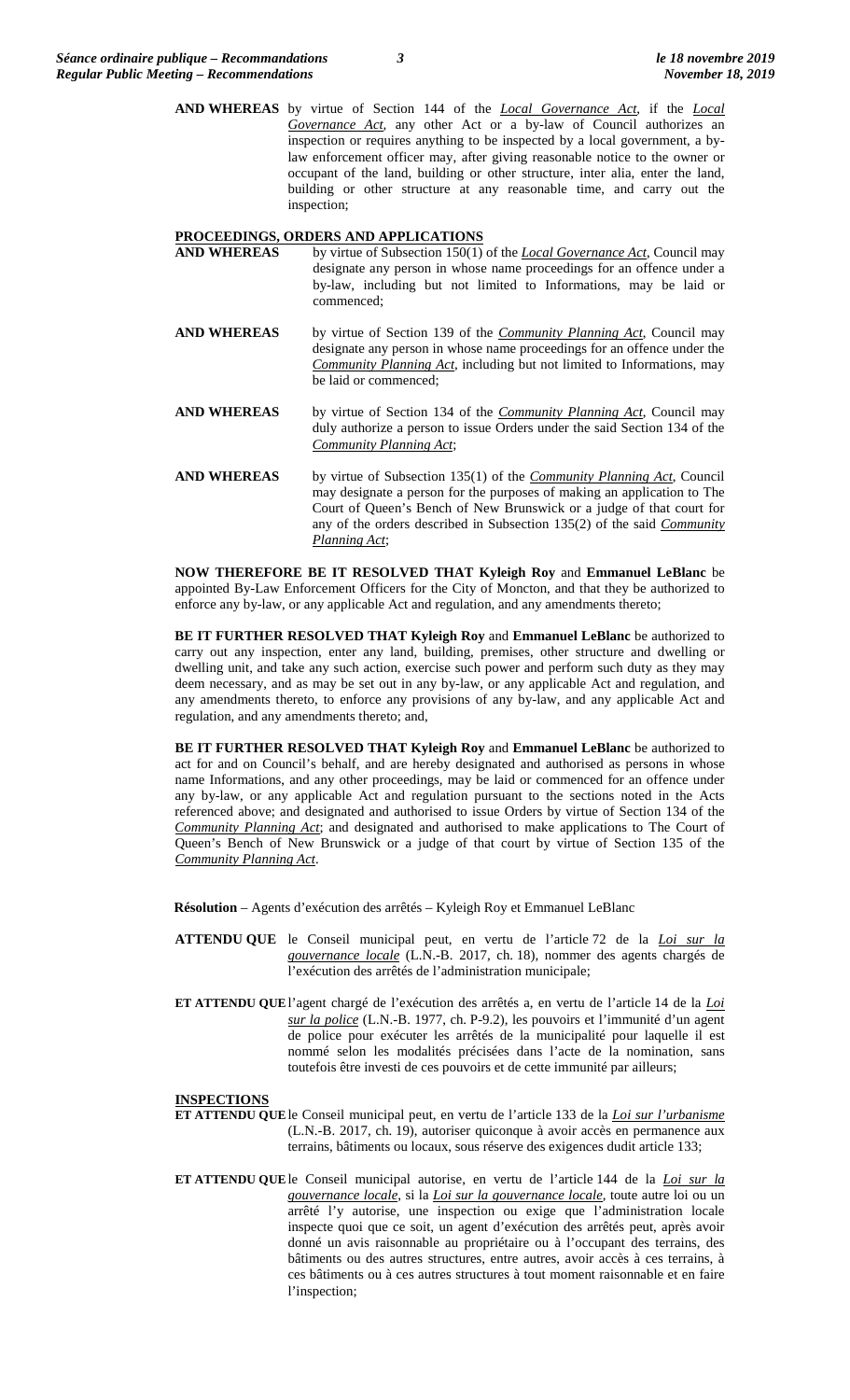#### **PROCÉDURES, ORDONNANCES ET REQUÊTES**

| <b>ET ATTENDU QUE</b> | le Conseil municipal peut, en vertu du paragraphe 150(1) de la <i>Loi sur la</i><br>gouvernance locale, désigner toute personne au nom de laquelle des<br>instances pour des infractions en vertu d'un arrêté, y compris, sans<br>toutefois s'y limiter, des dénonciations, peuvent être déposées ou<br>entamées:    |
|-----------------------|----------------------------------------------------------------------------------------------------------------------------------------------------------------------------------------------------------------------------------------------------------------------------------------------------------------------|
| <b>ET ATTENDU QUE</b> | le Conseil peut, en vertu de l'article 139 de la Loi sur l'urbanisme,<br>désigner toute personne au nom de laquelle les instances pour des<br>infractions en vertu de la <i>Loi sur l'urbanisme</i> , y compris, sans toutefois<br>s'y limiter, des dénonciations, peuvent être déposées ou entamées;                |
| ET ATTENDU QUE        | le Conseil municipal peut, en vertu de l'article 134 de la Loi sur<br><i>l'urbanisme</i> , autoriser en bonne et due forme une personne à rendre des<br>ordonnances en vertu dudit article 134 de la Loi sur l'urbanisme;                                                                                            |
| <b>ET ATTENDU OUE</b> | le Conseil municipal peut, en vertu du paragraphe 135(1) de la <i>Loi sur</i><br><i>l'urbanisme</i> , désigner une personne pour déposer une requête auprès de la<br>Cour du Banc de la Reine du Nouveau-Brunswick ou d'un juge siégeant à<br>cette cour, pour toutes les ordonnances visées au paragraphe 135(2) de |

**IL EST PAR CONSÉQUENT RÉSOLU QUE Kyleigh Roy** et **Emmanuel LeBlanc** soient nommés à titre d'agents chargés de l'exécution des arrêtés de la Ville de Moncton et qu'ils soient autorisés à faire appliquer les arrêtés ou l'ensemble des lois et des règlements applicables, ainsi que toutes les modifications qui y sont apportées;

ladite *Loi sur l'urbanisme*;

**IL EST EN OUTRE RÉSOLU QUE Kyleigh Roy** et **Emmanuel LeBlanc** soient autorisés à mener l'inspection des terrains, bâtiments, locaux, autres structures et habitations ou logements et à prendre les mesures, à exercer les pouvoirs et à accomplir les fonctions qu'ils peuvent juger nécessaires, selon les modalités indiquées dans les arrêtés, ou dans l'ensemble des lois et des règlements applicables, ainsi que dans toutes leurs versions modifiées, afin de faire appliquer les dispositions des arrêtés, ainsi que de l'ensemble des lois et des règlements applicables et de leurs versions modifiées;

**IL EST EN OUTRE RÉSOLU QUE Kyleigh Roy** et **Emmanuel LeBlanc** soient autorisés à intervenir au nom du Conseil municipal et soient par la présente désignés et autorisés à intervenir à titre de personnes au nom desquelles des dénonciations et d'autres instances peuvent être déposées ou entamées pour des infractions en vertu d'un arrêté, ou encore d'une loi et d'un règlement applicables en vertu des articles des lois visées ci-dessus; qu'ils soient désignés et autorisés pour rendre des ordonnances en vertu de l'article 134 de la *Loi sur l'urbanisme*; et qu'ils soient désignés et autorisés à déposer des requêtes auprès de la Cour du Banc de la Reine du Nouveau-Brunswick ou d'un juge de cette cour en vertu de l'article 135 de la *Loi sur l'urbanisme*.

- 12.2 **Resolution** Heritage Conservations Officers Kyleigh Roy, Amanda MacNeil and Jean Gagné
	- **WHEREAS** by virtue of Paragraph 74(2) (b) of the *Heritage Conservation Act*, S.N.B. 2010, c. H-4.05, Council may appoint an inspector for the purposes of assisting Council or the Heritage Conservation Board in carrying out its duties and to ensure compliance with the provisions of the *Heritage Conservation*  Act that are within Council's jurisdiction;
	- **WHEREAS** by virtue of Subsection 75(2) of the *Heritage Conservation Act*, Council shall issue to an inspector a certificate of appointment bearing the signature or a facsimile of the signature of the clerk of the municipality;

### **INSPECTIONS**

**AND WHEREAS** by virtue of Section 77 of the *Heritage Conservation Act*, any person named by Council as an inspector may enter any place at any reasonable time, as provided for and subject to the requirements of said Section 77;

#### **ORDERS, PROCEEDINGS AND APPLICATIONS**

- **AND WHEREAS** by virtue of Subsections 83(2) and 83(3) of the *Heritage Conservation Act*, Council may duly authorize a person to issue Orders to cease activity under the said Subsections 83(2) and 83(3) of the *Heritage Conservation Act*;
- **AND WHEREAS** by virtue of Subsection 89(1) of the *Heritage Conservation Act*, Council may name a person for the purposes of making an application to the Court for any of the orders described in Subsection 89(2) of the said *Heritage Conservation Act*;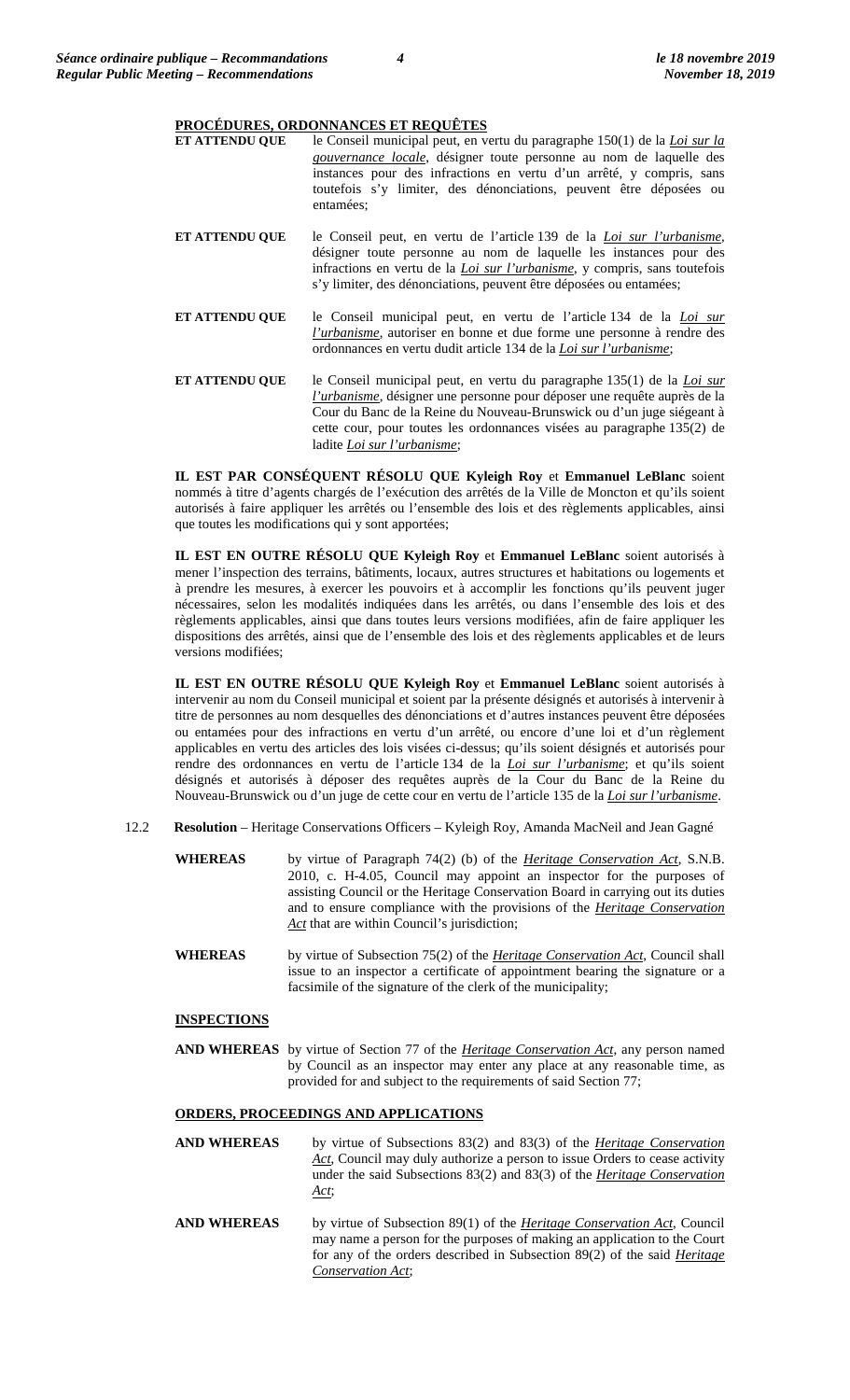**NOW THEREFORE BE IT RESOLVED THAT Amanda MacNeil, Jean Gagné** and **Kyleigh Roy** be appointed inspectors for the City of Moncton, by virtue of Paragraph 74(2) (b) of the *Heritage Conservation Act,* and be authorized to enforce any applicable by-law, Act, regulation, and amendments thereto; and by virtue of Subsection 75(2) of the *Heritage Conservation Act*, be issued to them, certificates of appointment of inspectors bearing the signature or a facsimile of the signature of the clerk of the municipality;

**BE IT FURTHER RESOLVED THAT Amanda MacNeil, Jean Gagné** and **Kyleigh Roy ,**  pursuant to the sections noted in the Act referenced above, be authorized to carry out any inspection, enter any land, building, premises, other structure and dwelling or dwelling unit, and take any such action, exercise such power and perform such duty as they may deem necessary, and as may be set out in any applicable by-law, Act and regulation, or any amendments thereto, to enforce any provisions of any applicable by-law, Act, regulation, or any amendments thereto; and,

**BE IT FURTHER RESOLVED THAT Amanda MacNeil, Jean Gagné** and **Kyleigh Roy ,**  pursuant to the sections noted in the Act referenced above, be authorized to act for and on Council's behalf, and be hereby designated and authorised as persons in whose name Informations, and any other proceedings, may be laid or commenced for an offence under any bylaw, or any applicable Act and regulation; and be designated and authorised to issue Orders to cease activity by virtue of Subsections 83(2) and 83(3) of the *Heritage Conservation Act*; and be designated and authorised to make applications to the Court by virtue of Section Subsection 89(1) of the *Heritage Conservation Act*.

**Résolution** – Agents de conservation du patrimoine – Kyleigh Roy, Amanda MacNeil et Jean Gagné

- **ATTENDU QUE** le Conseil municipal peut, en vertu de l'alinéa 74(2) b) de la *Loi sur la conservation du patrimoine* (L.N.-B. 2010, ch. H-4.05), nommer un inspecteur afin d'aider le Conseil ou le Comité de la conservation du patrimoine à s'acquitter de ses fonctions et à veiller à respecter les dispositions de la *Loi sur la conservation du patrimoine* relevant de la compétence du Conseil municipal;
- **ATTENDU QUE** que le Conseil peut, en vertu du paragraphe 75(2) de la *Loi sur la conservation du patrimoine*, délivrer à un inspecteur un certificat de nomination portant la signature ou le modèle de la signature de la greffière municipale;

#### **INSPECTIONS**

**ET ATTENDU QUE**toute personne nommée par le Conseil municipal à titre d'inspecteur peut, en vertu de l'article 77 de la *Loi sur la conservation du patrimoine*, avoir accès à tout établissement, à toute heure raisonnable, selon les modalités prévues dans ledit article 77 et sous réserve des exigences de cet article;

#### **ORDONNANCES, PROCÉDURES ET REQUÊTES**

- **ET ATTENDU QUE** le Conseil peut, en vertu des paragraphes 83(2) et 83(3) de la *Loi sur la conservation du patrimoine*, autoriser en bonne et due forme toute personne à rendre des ordonnances pour faire cesser toute activité en vertu desdits paragraphes 83(2) et 83(3) de la *Loi sur la conservation du patrimoine*;
- **ET ATTENDU QUE** le Conseil peut, en vertu du paragraphe 89(1) de la *Loi sur la conservation du patrimoine*, désigner une personne pour déposer auprès de la Cour une requête portant sur les ordonnances visées dans le paragraphe 89(2) de ladite *Loi sur la conservation du patrimoine*;

**IL EST PAR CONSÉQUENT RÉSOLU QUE Amanda MacNeil, Jean Gagné** et **Kyleigh Roy**  soient nommés inspecteurs de la Ville de Moncton en vertu du paragraphe 74(2) b) de la *Loi sur la conservation du patrimoine* et soient autorisés à faire appliquer les arrêtés, les lois et les règlements applicables, ainsi que toutes les modifications qui y sont apportées; et qu'en vertu du paragraphe 75(2) de la *Loi sur la conservation du patrimoine*, leur soient délivrés les certificats de nomination d'inspecteur portant la signature ou le modèle de la signature de la greffière municipale;

**IL EST EN OUTRE RÉSOLU QUE Amanda MacNeil, Jean Gagné** et **Kyleigh Roy,**  conformément aux articles notés dans la loi visée ci-dessus, soient autorisés à mener des inspections, à avoir accès aux terrains, aux immeubles, aux locaux, aux autres structures et aux habitations ou aux logements et à prendre les mesures, à exercer les pouvoirs et à s'acquitter des fonctions qu'ils peuvent juger nécessaires et qui peuvent être prévues dans les arrêtés, les lois et les règlements applicables ou dans les modifications qui y sont apportées, afin d'exécuter les dispositions des arrêtés, des lois, des règlements applicables ou des modifications qui y sont apportées;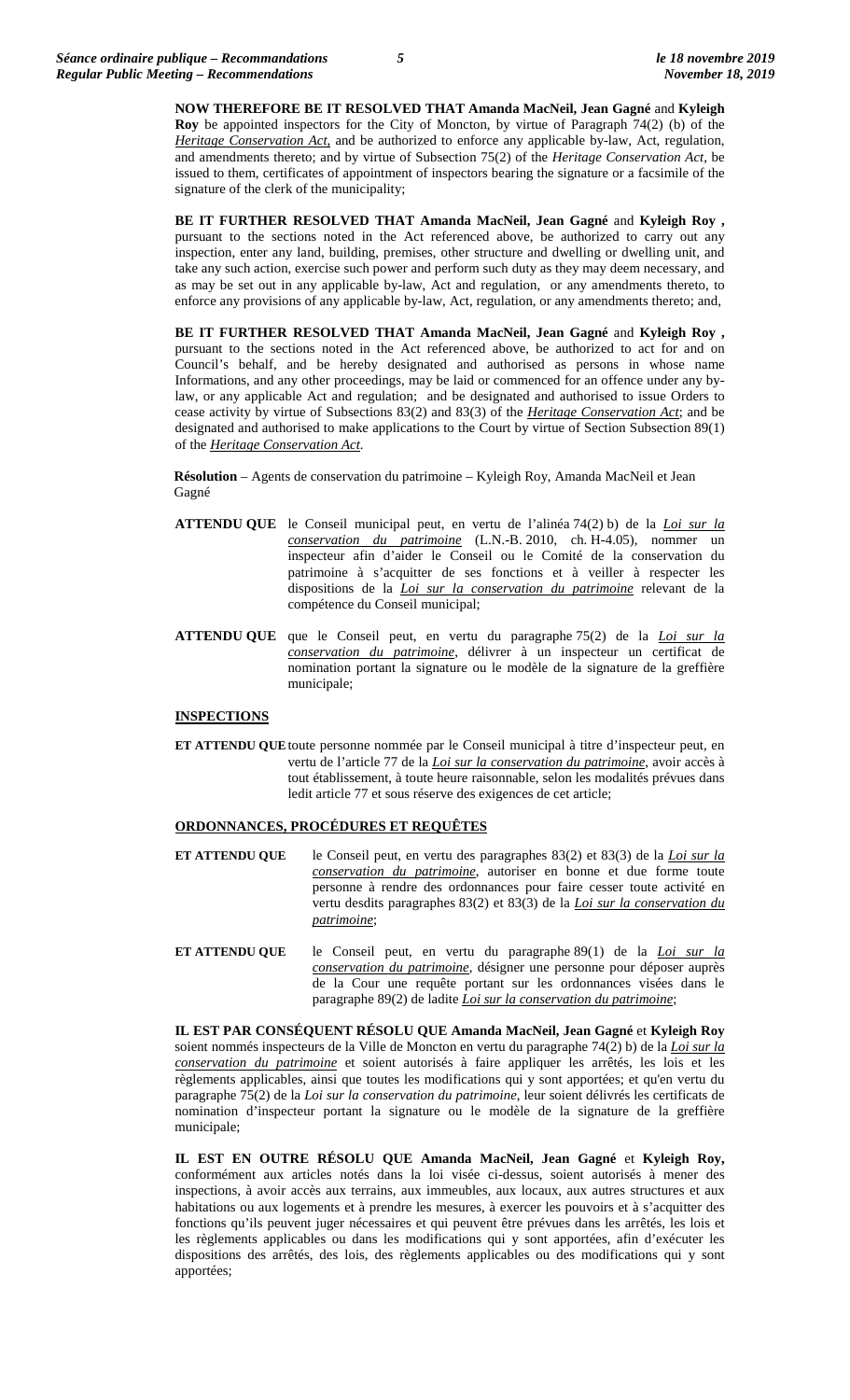**IL EST EN OUTRE RÉSOLU QUE Amanda MacNeil, Jean Gagné** et **Kyleigh Roy** soient autorisés, conformément aux articles notés dans la loi visée ci-dessus, à intervenir pour le Conseil municipal et en son nom et soient par la présente désignés et autorisés à titre de personnes au nom desquelles des dénonciations et d'autres instances peuvent être déposées ou entamées pour des infractions en vertu des arrêtés ou des lois et règlements applicables; qu'ils soient désignés et autorisés à rendre des ordonnances pour faire cesser les activités en vertu des paragraphes 83(2) et 83(3) de la *Loi sur la conservation du patrimoine*; et qu'ils soient désignés et autorisés à déposer des requêtes auprès de la Cour en vertu du paragraphe 89(1) de la *Loi sur la conservation du patrimoine*.

12.3 **Resolution** – Cities of New Brunswick Association

That Moncton City Council adopt the following resolution and communicate its support to the Province of New Brunswick:

- WHEREAS: New Brunswick's municipal leaders through their respective Associations (Cities of New Brunswick Association, Union of Municipalities of New Brunswick, Association Francophone des Municipalités du Nouveau-Brunswick (the Associations)) have come together to propose balanced and practical amendments to the Industrial Relations Act
- WHEREAS: These amendments propose to strengthen the interest arbitration process (binding arbitration) for achieving joint collective bargaining agreements specifically related to wages and benefits for firefighters and police in the province while reflecting the economic circumstances of the province and the community they serve.
- WHEREAS: Establishing criteria for binding arbitrators in legislation is critical to ensuring the essential services in our communities are within the means of our municipalities without sacrificing quality of life services that the municipalities provide and municipal growth.
- WHEREAS: Together, the municipalities from all three Associations are proposing an amendment to the Industrial Relations Act that would ensure that the original legislative intent is achieved. The amendment would include a requirement that arbitrations be conducted by a single arbitrator and is not intended to impose limits on the binding arbitrator's ability to award costs rather, they ensure that decisions are completed in an efficient manner, are more accountable and transparent, and importantly tied to meaningful assessments of a municipality's fiscal health.

BE IT RESOLVED: We join and support the request by all City Councils that these improvements be implemented within the existing legislative framework in a manner that complements the intended spirit of the legislation and the existing interest arbitration process as it relates to firefighters and police.

**Résolution** – Cités du Nouveau-Brunswick

**Que** le Conseil de la Ville de Moncton adopte la résolution suivante et démontre son appui au gouvernement provincial :

- ATTENDU QUE : Par l'intermédiaire de leurs associations respectives (l'Association des cités du Nouveau-‐Brunswick, l'Union des municipalités du Nouveau-‐ Brunswick et l'Association francophone des municipalités du Nouveau-‐ Brunswick, ci-‐après appelées les « Associations »), les dirigeants des municipalités du Nouveau-‐Brunswick ont fait front commun pour proposer des modifications équilibrées et pratiques à la Loi sur les relations industrielles.
- ATTENDU QUE : Ces modifications ont pour but de renforcer le processus d'arbitrage de différends (l'arbitrage obligatoire) utilisé pour conclure des conventions collectives multisyndicales spécifiquement associées aux salaires et aux avantages sociaux des pompiers et des policiers de la province dans le respect de la conjoncture économique de la province et des collectivités desservies.
- ATTENDU QUE : Il est essentiel d'établir dans la loi des critères en matière d'arbitrage exécutoire afin de veiller à ce que les services essentiels fournis aux collectivités soient dans la limite des moyens de nos municipalités sans sacrifier la qualité de vie offerte par les municipalités ni la croissance municipale.
- ATTENDU QUE : Ensemble, les municipalités membres des trois Associations proposent une modification à la Loi sur les relations industrielles qui assurerait la réalisation de l'intention législative initiale. La modification inclurait une